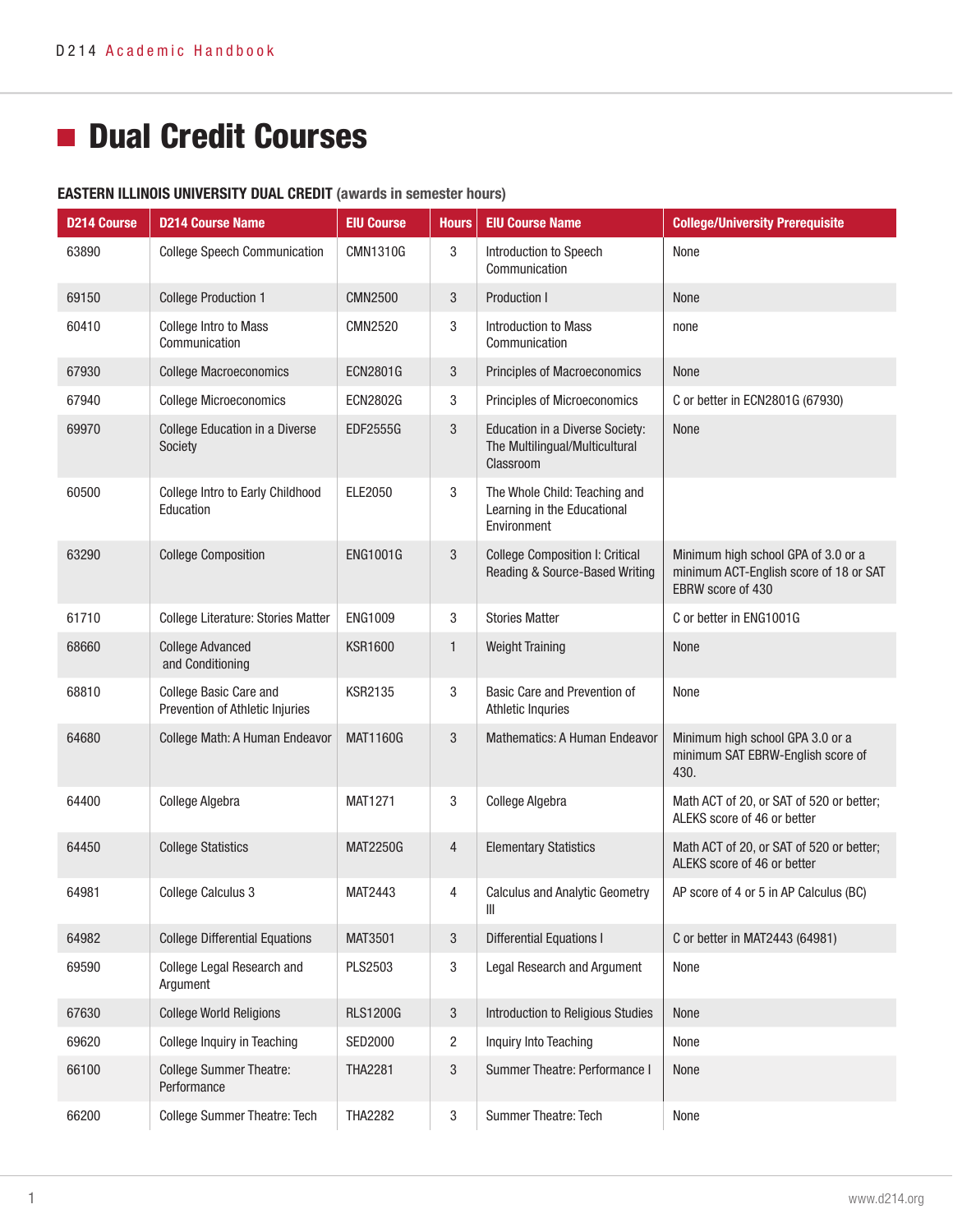

# EASTERN ILLINOIS UNIVERSITY DUAL CREDIT (continued) (awards in semester hours)

| <b>D214 Course</b> | <b>D214 Course Name</b>      | <b>EIU Course</b> | <b>Hours</b> | <b>EIU Course Name</b>  | <b>College/University Prerequisite</b>                                                                                                                                     |
|--------------------|------------------------------|-------------------|--------------|-------------------------|----------------------------------------------------------------------------------------------------------------------------------------------------------------------------|
| 67381              | College Intermediate Spanish | <b>WLS2201G</b>   | 4            | Intermediate Spanish I  | Must have successfully completed<br>WLS 1102 or 1191 or two years of high<br>Spanish language or a course articulated<br>as equivalent to WLS 1102 or 1191                 |
| 67382              | College Intermediate Spanish | <b>WLS2202G</b>   | 4            | Intermediate Spanish II | Must have successfully completed WLS<br>2201G or 2291G or three years of high<br>school Spanish language or a course<br>articulated as equivalent to WLS 2201G<br>or 2291G |

# HARPER DUAL CREDIT (awards in semester hours)

| <b>D214 Course</b> | <b>D214 Course Name</b>                                       | <b>Harper Course</b> | <b>Hours</b>   | <b>Harper Course Name</b>                       | <b>College/University Prerequisite</b>                                                                                                                                                                                                                                                                                                                                                                                                                                                                                                                                               |
|--------------------|---------------------------------------------------------------|----------------------|----------------|-------------------------------------------------|--------------------------------------------------------------------------------------------------------------------------------------------------------------------------------------------------------------------------------------------------------------------------------------------------------------------------------------------------------------------------------------------------------------------------------------------------------------------------------------------------------------------------------------------------------------------------------------|
| 68171/68172        | <b>College Nursing</b><br><b>Assistant Training</b>           | <b>CNA101</b>        | $\,6$          | <b>Nursing Assistant Training</b>               | 16 year old Junior or Senior. Must have<br>ability to lift, move, and transfer patients.<br>Students must have health insurance,<br>meet all health requirements, pass a<br>criminal background check, and have<br>eligibility to work in the United States. All<br>above requirements will be reviewed in the<br>mandatory attendance Information Session<br>at the beginning of each semester.<br>Prerequisite: ENG 100 or ENG 101 with a<br>grade of C or better; or an ACT Reading<br>score of 20 or higher, or SAT EBRW of 480 or<br>better; or required placement test scores. |
| 68280 or<br>68340  | College Intro to Human<br>Anatomy/ Physiology                 | <b>BIO 135</b>       | $\overline{4}$ | Introduction to Human Anatomy<br>and Physiology | None                                                                                                                                                                                                                                                                                                                                                                                                                                                                                                                                                                                 |
| 60060              | <b>College Introductory Electronics</b>                       | ELT110               | 4              | <b>Introductory Electronics</b>                 | Completion of High school Algebra I and<br>10th grade reading level.                                                                                                                                                                                                                                                                                                                                                                                                                                                                                                                 |
| 66911/66912        | <b>PLTW Digital Electronics</b>                               | <b>ELT203</b>        | $\overline{4}$ | <b>Digital Electronics</b>                      | ELT110 with a grade of C or better or<br>completion of equivalent High School<br>PLTW coursework.                                                                                                                                                                                                                                                                                                                                                                                                                                                                                    |
| 60070              | College Industrial<br><b>Control Systems</b>                  | <b>ELT215</b>        | 4              | <b>Industrial Control Systems</b>               | ELT 110 with a grade of C or better, or<br>consent of instructor                                                                                                                                                                                                                                                                                                                                                                                                                                                                                                                     |
| 65860              | <b>College Fashion Merchandising</b>                          | <b>FAS112</b>        | 3              | <b>Fashion Basics</b>                           | None                                                                                                                                                                                                                                                                                                                                                                                                                                                                                                                                                                                 |
| 60260              | <b>College Fashion Industry Career</b><br>Practicum & Seminar | <b>FAS116</b>        | 3              | <b>Fashion Industries Career</b><br>Practicum   | Concurrent employment of ten hours or<br>more in a fashion related field.                                                                                                                                                                                                                                                                                                                                                                                                                                                                                                            |
| 60130              | College Introduction<br>to Fire Science                       | <b>FIS100</b>        | 3              | <b>Fundamentals of Fire Protection</b>          | "B" high school grade average<br>recommended                                                                                                                                                                                                                                                                                                                                                                                                                                                                                                                                         |
| 60140              | <b>College Fire Behavior</b><br>and Combustion                | <b>FIS121</b>        | $\sqrt{3}$     | Fire Behavior and Combustion                    | None                                                                                                                                                                                                                                                                                                                                                                                                                                                                                                                                                                                 |
| 65801/65802        | College Culinary Arts/ ProStart 2                             | <b>FSM109</b>        | 4              | Introduction to Food Prep/<br>Production        | None                                                                                                                                                                                                                                                                                                                                                                                                                                                                                                                                                                                 |
| 65801/65802        | College Culinary Arts/ ProStart 2                             | <b>FSM111</b>        | 3              | Introduction to the Hospitality<br>Industry     | None                                                                                                                                                                                                                                                                                                                                                                                                                                                                                                                                                                                 |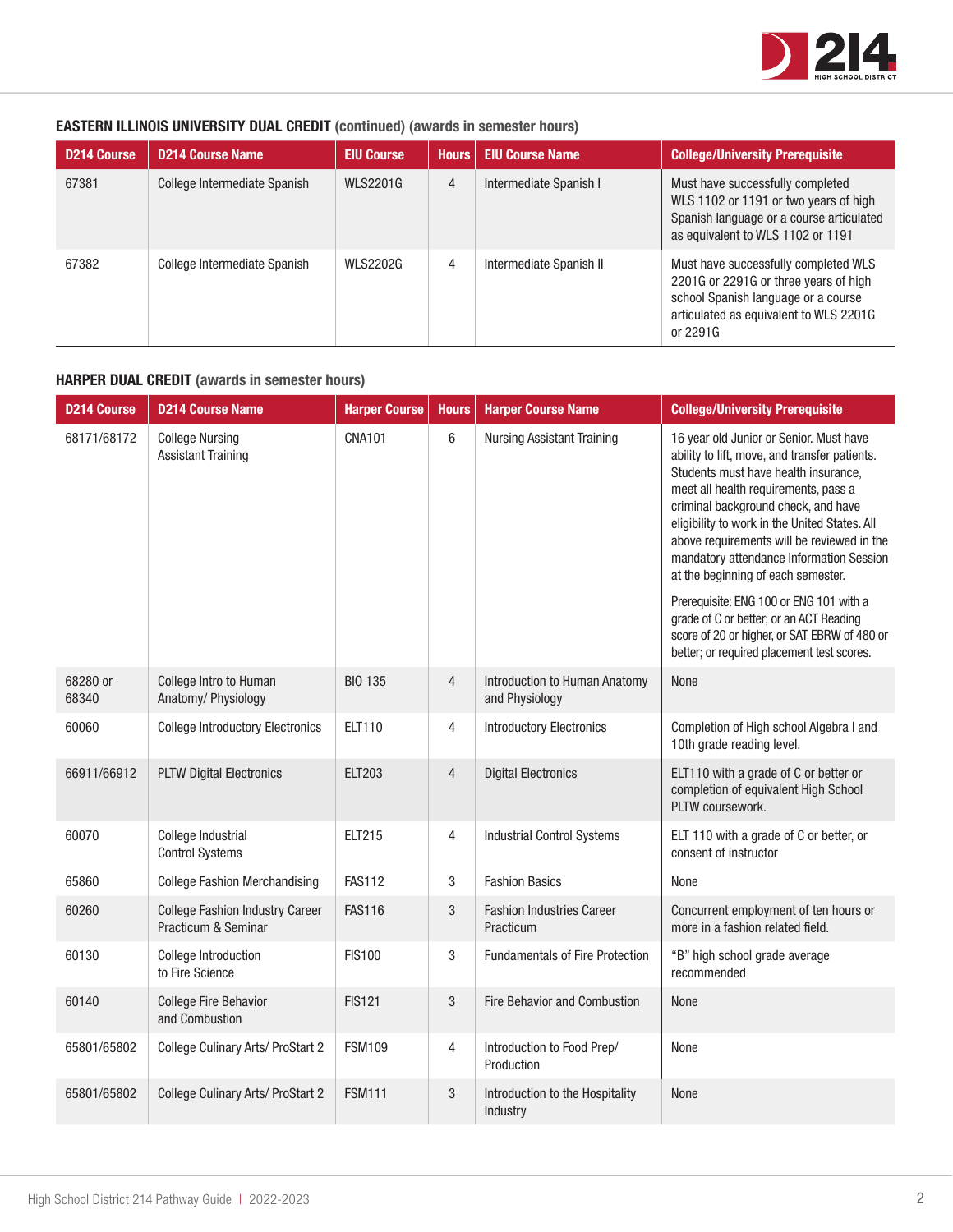| <b>D214 Course</b> | <b>D214 Course Name</b>                               | <b>Harper Course</b> | <b>Hours</b>   | <b>Harper Course Name</b>                   | <b>College/University Prerequisite</b>                                                                          |
|--------------------|-------------------------------------------------------|----------------------|----------------|---------------------------------------------|-----------------------------------------------------------------------------------------------------------------|
| 65711/65712        | College Culinary Arts/ProStart 1                      | <b>FSM114</b>        | $\overline{c}$ | <b>Food Standards and Sanitation</b>        | None                                                                                                            |
| 66302              | <b>College Advanced Graphic Arts</b>                  | GRA103               | $\sqrt{3}$     | Digital Imaging I                           | None                                                                                                            |
| 66301              | <b>College Advanced Graphic Arts</b>                  | GRA112               | 3              | Digital Illustration I                      | None                                                                                                            |
| 60080              | <b>College Refrigeration</b><br><b>Fundamentals</b>   | <b>HVA101</b>        | $\sqrt{3}$     | <b>Refrigeration Fundamentals</b>           | None                                                                                                            |
| 60090              | <b>College Refrigeration Systems</b>                  | <b>HVA102</b>        | 3              | <b>Refrigeration Systems</b>                | HVA 101 with a grade of C or better.                                                                            |
| 60150              | <b>College Heating Principles</b>                     | <b>HVA103</b>        | $\mathbf{3}$   | <b>Heating Principles</b>                   | None                                                                                                            |
| 60160              | <b>College Heating and</b><br><b>Cooling Controls</b> | <b>HVA105</b>        | 3              | <b>Heating and Cooling Controls</b>         | None                                                                                                            |
| 60100              | College Intro to Criminal Justice                     | LEJ101               | $\sqrt{3}$     | Intro to Criminal Justice                   | None                                                                                                            |
| 60120              | <b>College Introduction</b><br>to Corrections         | <b>LEJ104</b>        | 3              | Corrections                                 | None                                                                                                            |
| 69631              | <b>College Advanced Machine</b><br><b>Technology</b>  | <b>MFT102</b>        | $\sqrt{4}$     | Introduction to Manufacturing<br>and Safety | None                                                                                                            |
| 69641              | <b>College Advanced</b><br><b>CNC Machining</b>       | <b>MFT104</b>        | $\overline{2}$ | <b>Quality and Measurement</b>              | Prior or concurrent enrollment in MFT102<br>with a grade of C or better.                                        |
| 69632              | <b>College Advanced Machine</b><br><b>Technology</b>  | <b>MFT105</b>        | $\sqrt{3}$     | <b>Machining Processes I</b>                | None                                                                                                            |
| 69642              | <b>College Advanced</b><br><b>CNC Manufacturing</b>   | <b>MFT120</b>        | 3              | Machining Processes II                      | "MFT105 with grade of C or better."                                                                             |
| 60740              | College IT Fundamentals                               | <b>NET105</b>        | $\sqrt{3}$     | <b>IT Fundamentals</b>                      | None                                                                                                            |
| 66740              | College A+ Hardware                                   | <b>NET111</b>        | $\sqrt{3}$     | A+ Hardware                                 | NET 105 with a grade of C or better or<br>concurrent enrollment                                                 |
| 66800              | College A+ Operating Systems<br><b>Technology</b>     | <b>NET112</b>        | $\sqrt{3}$     | A+ Operating Systems<br><b>Technologies</b> | NET 105 with a grade of C or better or<br>concurrent enrollment                                                 |
| 66810              | <b>College Computer Networking</b>                    | <b>NET121</b>        | 3              | <b>Computer Networking</b>                  | NET 105 with a grade of C or better                                                                             |
| 67850              | <b>College Middle Eastern Politics</b>                | <b>PSC260</b>        | $\sqrt{3}$     | <b>Middle Eastern Politics</b>              | None                                                                                                            |
| 60271              | College American Sign<br>Language 1                   | <b>SGN101</b>        | $\overline{4}$ | American Sign Language                      | High school seniors only. Students must<br>have B grade average or better in 3 years<br>of high school English. |
| 60272              | <b>College American Sign</b><br>Language 2            | <b>SGN102</b>        | $\overline{4}$ | American Sign Language II                   | SGN101 with a grade of C or better.                                                                             |

## HARPER DUAL CREDIT (continued) (awards in semester hours)

# NATIONAL LOUIS UNIVERSITY DUAL CREDIT (awards in quarter hours)

| D214 Course | D214 Course Name                     | <b>NLU Course</b> |   | <b>Hours   NLU Course Name</b>                | <b>College/University Prerequisite</b> |
|-------------|--------------------------------------|-------------------|---|-----------------------------------------------|----------------------------------------|
| 65551/65552 | <b>College Accounting</b>            | ACC201            |   | Principles of Financial Accounting            | None                                   |
| 65550       | <b>College Financial Accounting</b>  | ACC201            | ხ | Principles of Financial Accounting            | <b>None</b>                            |
| 65560       | <b>College Managerial Accounting</b> | ACC202            |   | <b>Principles of Managerial</b><br>Accounting | None                                   |